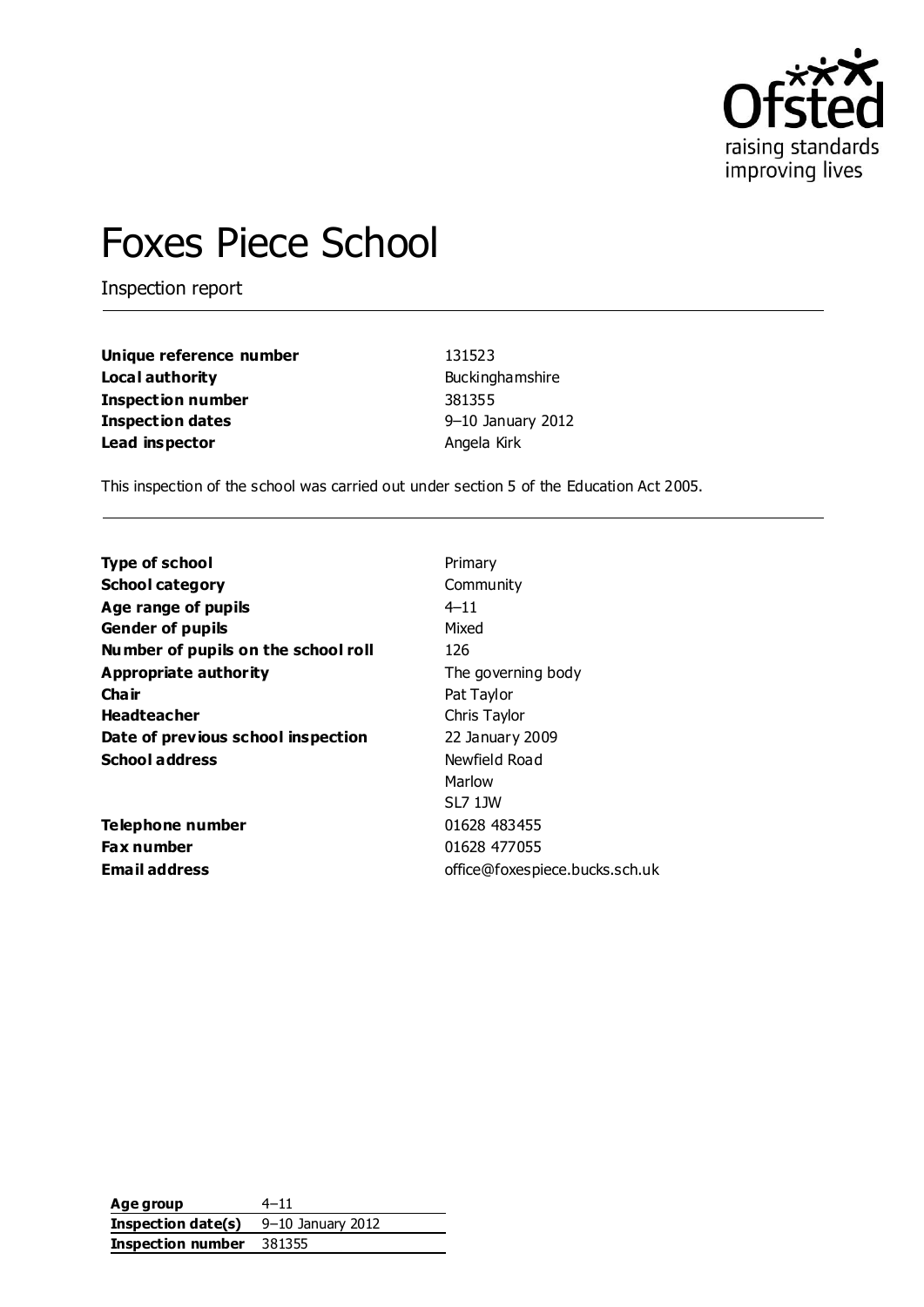

You can use Parent View to give Ofsted your opinion on your child's school. Ofsted will use the information parents and carers provide when deciding which schools to inspect and when.

You can also use Parent View to find out what other parents and carers think about schools in England. You can visit www.parentview.ofsted.gov.uk, or look for the link on the main Ofsted website: www.ofsted.gov.uk

The Office for Standards in Education, Children's Services and Skills (Ofsted) regulates and inspects to achieve excellence in the care of children and young people, and in education and skills for learners of all ages. It regulates and inspects childcare and children's social care, and inspects the Children and Family Court Advisory Support Service (Cafcass), schools, colleges, initial teacher training, work-based learning and skills training, adult and community learning, and education and training in prisons and other secure establishments. It assesses council children's services, and inspects services for looked after children, safeguarding and child protection.

Further copies of this report are obtainable from the school. Under the Education Act 2005, the school must provide a copy of this report free of charge to certain categories of people. A charge not exceeding the full cost of reproduction may be made for any other copies supplied.

If you would like a copy of this document in a different format, such as large print or Braille, please telephone 0300 123 4234, or email enquiries@ofsted.gov.uk.

You may copy all or parts of this document for non-commercial educational purposes, as long as you give details of the source and date of publication and do not alter the information in any way.

To receive regular email alerts about new publications, including survey reports and school inspection reports, please visit our website and go to 'Subscribe'.

Piccadilly Gate Store St **Manchester** M1 2WD

T: 0300 123 4234 Textphone: 0161 618 8524 E: enquiries@ofsted.gov.uk W: www.ofsted.gov.uk



© Crown copyright 2012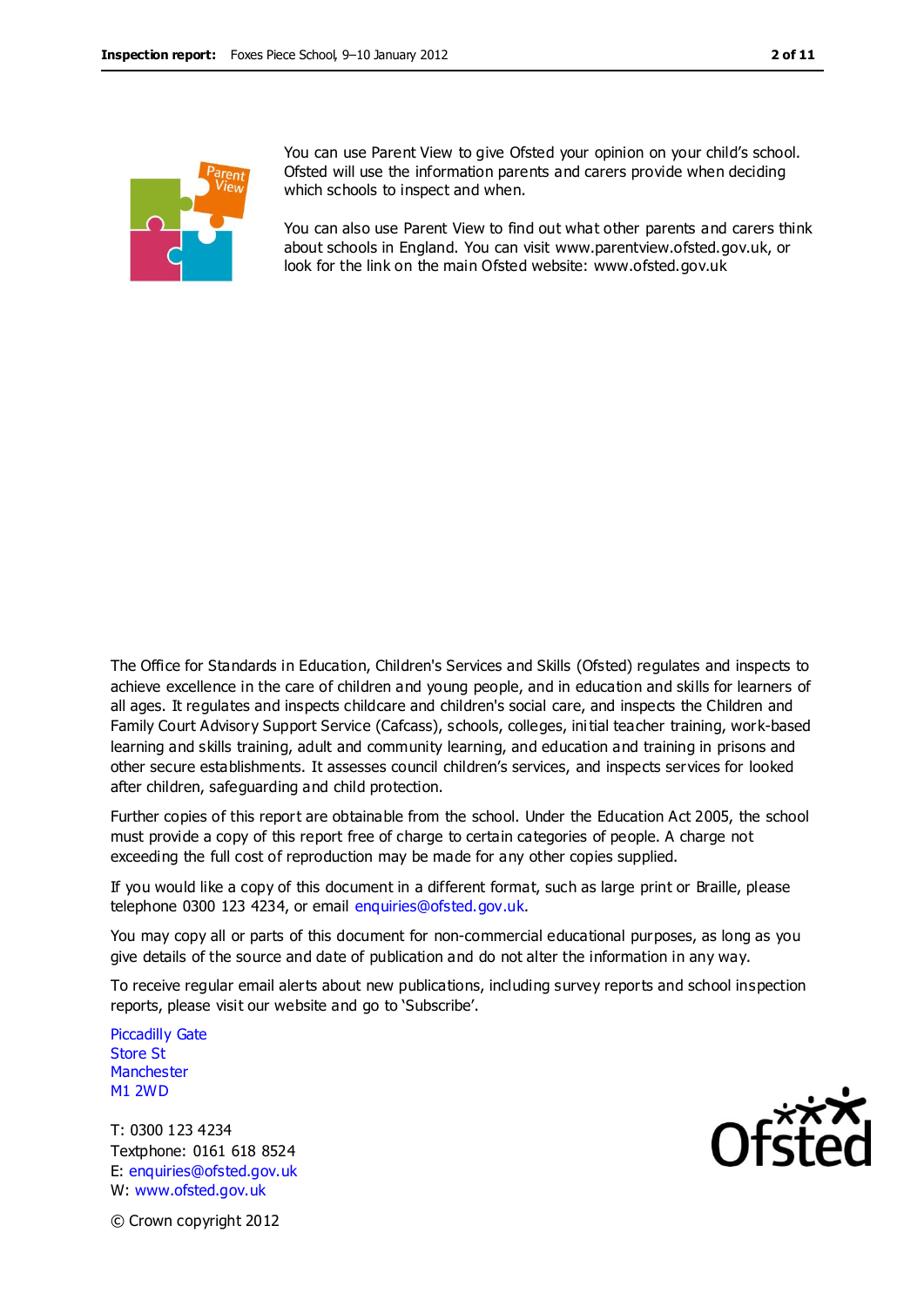### **Introduction**

Inspection team

Angela Kirk **Angela Kirk** Angela Kirk **Additional** inspector

This inspection was carried out with two days' notice. The inspector visited ten lessons taught by nine teachers, together with a number of shorter observations. The inspector took account of the responses to the on-line questionaire (Parent View) in planning the inspection and observed the school's work. Meetings were held with groups of pupils, staff and representatives of the governing body. She observed the school's work, listened to pupils read, and scrutinised pupils' books, monitoring and assessment information and teachers' planning. She also analysed questionnaires from staff and pupils, as well as 62 received from parents and carers.

### **Information about the school**

Foxes Piece is a smaller than average-sized primary school. The proportion of pupils known to be eligible for free school meals is average. The school has just over one third of pupils on the special needs register, and a higher proportion than most schools of pupils with a statement of special educational needs. The large majority of pupils come from White British backgrounds, with about 25% of pupils from minority ethnic backgrounds. A few pupils are at the early stages of learning to speak English as an additional language. The school exceeded the government's floor targets for pupils' achievement in 2011. In 2010 the school did not take part in the national testing of 11-year-olds, and in 2009 it was below the floor target. There is an on-site day-care nursery and a pre-school, which are not managed by the governing body and are subject to a separate inspection. The school holds Healthy Schools Status and the Basic Skills Quality Mark. Since the previous inspection the school has increased in size by about one third.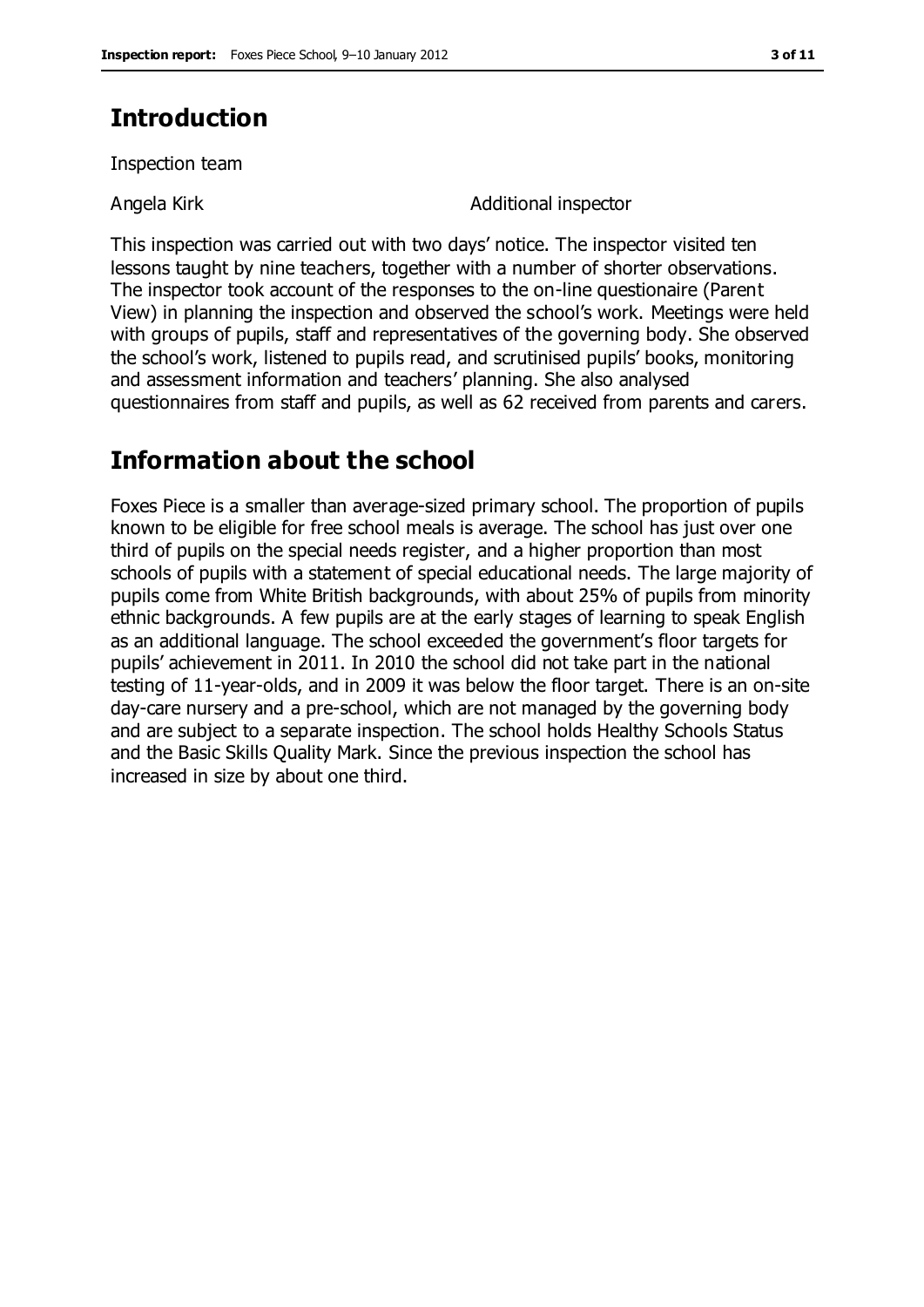# **Inspection judgements**

| <b>Overall effectiveness</b>     |  |
|----------------------------------|--|
|                                  |  |
| <b>Achievement of pupils</b>     |  |
| <b>Quality of teaching</b>       |  |
| Behaviour and safety of pupils   |  |
| <b>Leadership and management</b> |  |

### **Key findings**

- This thriving, inclusive school provides a good quality of education for its pupils.
- Achievement is good for all groups of pupils and attainment by the end of Year 6 is now average in English and mathematics.
- Teaching is good, a particular strength being teachers' feedback to pupils so they know where they have achieved well and where they need to improve. However, improvements in English teaching have not yet been consistently applied to mathematics teaching. As a result, although progress is good in both subjects, it has accelerated faster in English than in mathematics. In some mathematics lessons teachers take too long to explain new concepts, reducing the pace of the lessons.
- Pupils behave well, both in lessons and around the school. Teachers are particularly skilled at supporting pupils who find managing their own behaviour difficult. Pupils feel safe and secure.
- Pupils' good spiritual, moral, social and cultural development results in them being keen to learn and curious about the people and world around them.
- The Early Years Foundation Stage has many good features, including its leadership. The leader analyses outcomes for children carefully and adapts future planning and provision to ensure that there is continuous improvement.
- The school is well led by an effective headteacher, senior leadership team and governing body, who have high expectations of themselves, of the staff and of the pupils. All staff are highly committed to helping the pupils to achieve the best that they can. The school's current data analysis is thorough and detailed. However, as a result of the increased size of cohorts in the school, its current method of analysis is time consuming and limited in its effectiveness to make direct comparisons between some groups of pupils.

### **What does the school need to do to improve further?**

- Accelerate progress in mathematics so that it matches that in English, by:
	- reducing direct teaching time in some lessons and increasing the pace so that pupils have more time to practise their new skills
	- sharing the good practice already used by some teachers in using the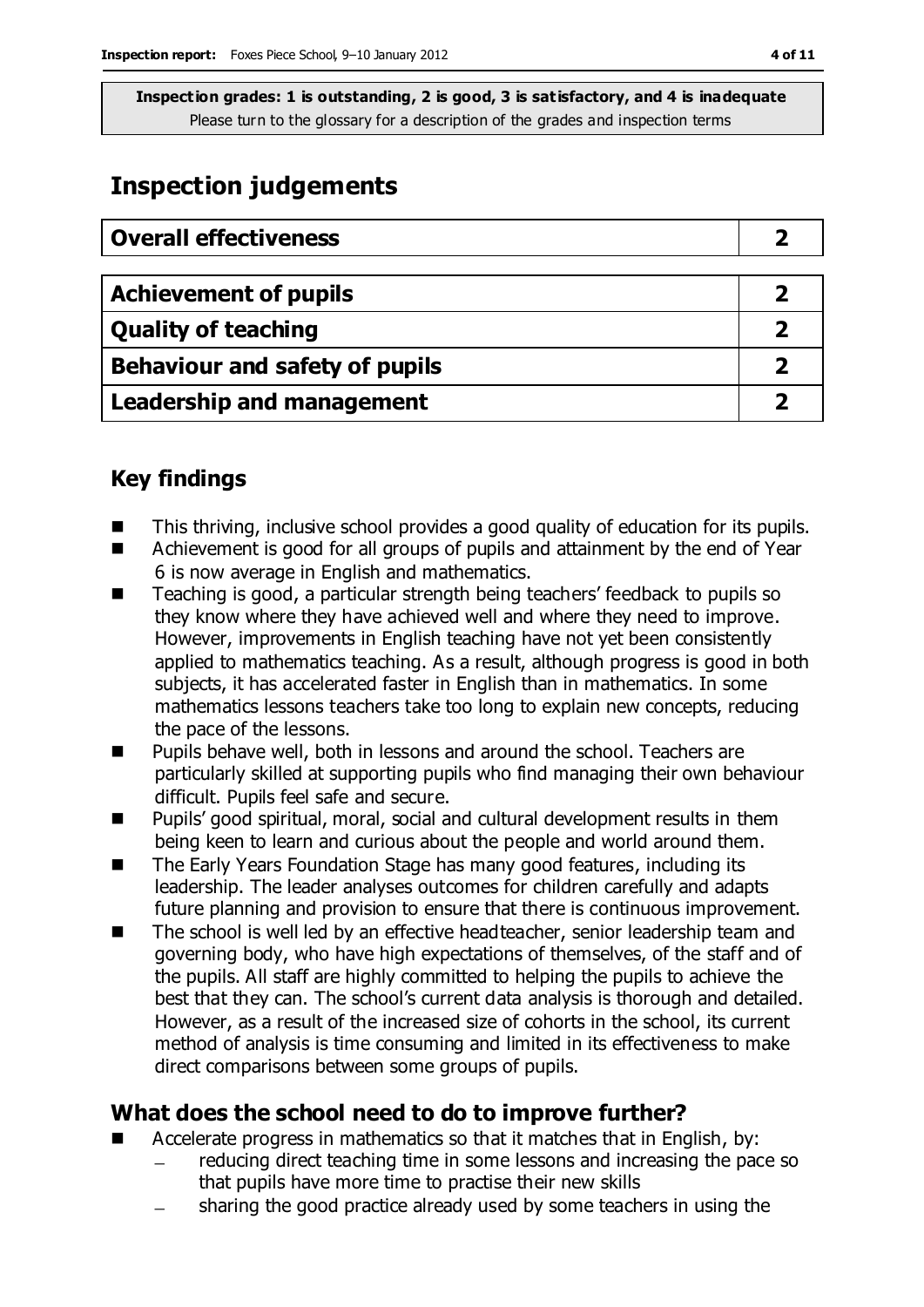'steps to success' and other successful teaching methods to help pupils understand new concepts and calculations.

 Improve analysis of the tracking information on groups of pupils so that senior leaders and members of the governing body can use this information to inform and support their monitoring and evaluation.

### **Main report**

#### **Achievement of pupils**

From starting points that are low compared to those expected for their age, pupils achieve well and attainment by the end of Year 6 is average. Pupils are well motivated and enthusiastic to learn new skills and concepts. The neat and careful presentation of their work reflects their good attitudes and the high expectations from their teachers. Although good progress is made by children in the Early Years Foundation Stage, by the time pupils start Year 1, their skills are still below average in all areas. By the end of Year 2, pupils' reading skills have accelerated and are now average because of the good teaching of linking sounds and letters (phonics), guided reading and the carefully targeted use of interventions with those who require additional support to accelerate their reading. Reading standards by the time pupils leave the school are average and improving. Progress is accelerating in all year groups as a result of improved teaching since the last inspection. Pupils' good progress is reflected across the curriculum and across all groups of pupils, as work set appropriately challenges all pupils. For example, in a Year 3 mathematics lesson, pupils had to work out the cost of purchasing multiple copies of various comics, but the more-able pupils were also required to work out the change that they would give from a set amount.

Pupils develop and apply their reading writing, communication and mathematics skills well in a range of other subjects, ensuring that they are well prepared for the next stage of their education. As a result of well-targeted support and good quality interventions, pupils with special educational needs and/or disabilities achieve well, with some making outstanding progress. For example, in an outstanding lesson observed in the school's nurture provision, pupils acted out the story of a pirate whose friends had hidden his boots and coat. One pupil, who in previous lessons struggled to participate successfully, showed empathy with the pirate, spontaneously joining in with the story through her own spoken words and actions. Pupils from all backgrounds achieve well as a result of the school striving to meet all pupils' needs well. For example, a teacher in a geography lesson supported a pupil in the early stages of learning English through appropriate bilingual explanations. Most parents and carers are rightly confident that their children are achieving well.

#### **Quality of teaching**

Lessons are interesting and fun and teachers encourage pupils to use their imagination and undertake practical tasks, investigations and experiments. Teaching across the curriculum is good and teachers make good use of cross-curricular links to inspire and motivate pupils. For example, pupils in a good English lesson in Year 5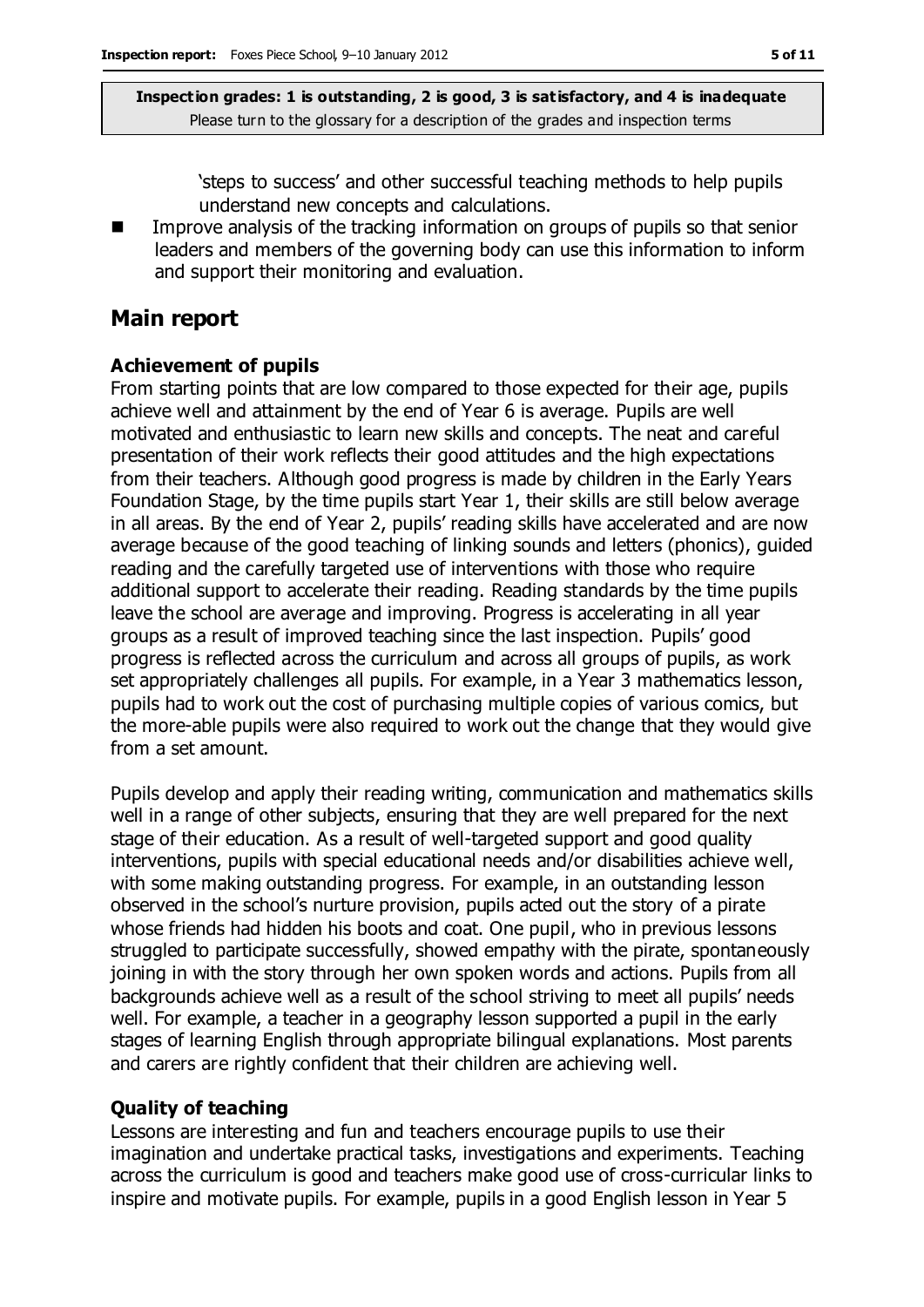and 6 used the success criteria for persuasive writing to help them plan an oral presentation to persuade visitors to engage in futuristic travel to a particular planet. As a basis for this imaginative work pupils also used their previous scientific research about each planet. Pupils' spiritual, social, moral and cultural skills are developed well, and as a result pupils have a good ability to recognise the difference between right and wrong and understand how their chosen actions impact on others. They show a sense of enjoyment in learning about the world around them and are developing an ever-increasing respect for the cultural diversity of different nations across the world. This understanding has been supported through a link with a school in Bangladesh and Perth, Western Australia and through regular celebrations of a range of religious festivals.

Much professional development work has been undertaken by teachers to improve their teaching, specifically to accelerate pupils' progress in reading and writing, which has been successful. A similar process has now started in mathematics, but as yet there are still some inconsistencies in the teaching of this subject. At times, teachers spend too much time teaching new skills or concepts in mathematics, which slows the pace of the lesson and results in reducing the amount of time pupils have to practise what they have learnt. Furthermore, in English and across many other subjects, teachers use success criteria and good continuous working displays to exemplify current learning for pupils. As yet, these techniques are not being successfully exploited in mathematics by all teachers.

Teachers' use of assessment to support learning is a strength of the school. Planning takes good account of prior learning and during the lessons pupils know what they need to do to achieve well. This is linked well to their individual targets in literacy and numeracy, which are regularly reviewed, and to useful oral and written feedback giving pupils a good understanding about where they have achieved well and what they need to do to improve. This good quality feedback and marking is evident across all year groups and across all subjects. In the Early Years Foundation Stage detailed individual assessments, recorded in children's 'learning journals', are used successfully to plan the next steps for each child. Parents and carers are confident that the teaching of their children at the school is good, and inspection findings support this view.

#### **Behaviour and safety of pupils**

Parents and carers are unanimous that their children are safe in school and are very positive about the good standard of behaviour. In discussions, pupils say they feel free from all forms of bullying, are confident that any concerns are dealt with effectively by staff and explain that lessons are rarely disrupted as a result of bad behaviour. Inspection findings endorse pupils' views about bullying, and the school has effective procedures for dealing with any incidents that may occur. Some pupils at the school do find managing their own behaviour a challenge, but as a result of all staff using agreed behaviour management techniques with the pupils, a positive, calm and friendly atmosphere is evident. Expectations are high and all staff take collective responsibility for upholding the good behaviour of pupils at all times, with all incidents being followed through. Pupils say that they feel safe at school and can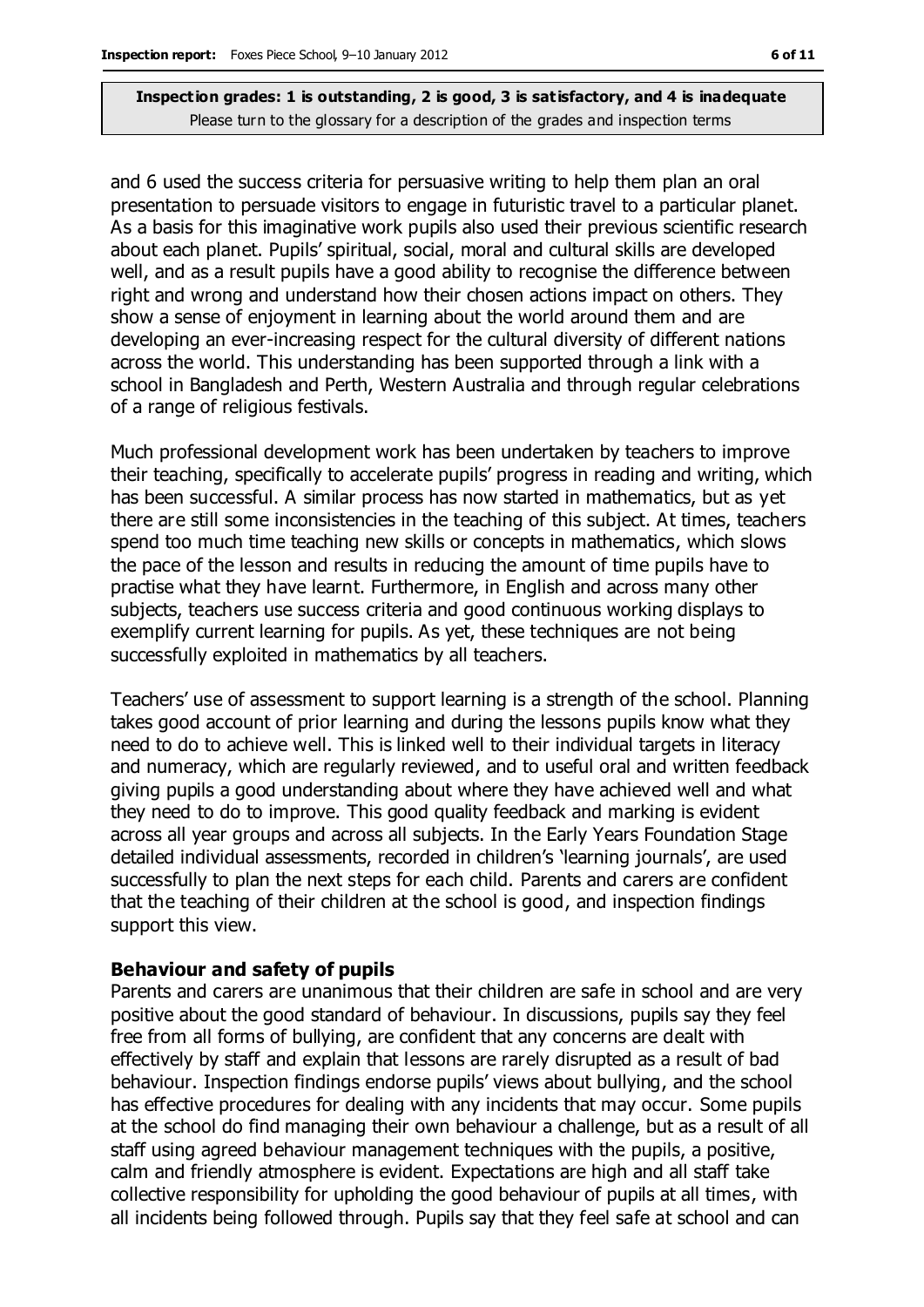identify how particular lessons help them to keep themselves safe, for example when they learn about internet safety. Attendance is average but is improving strongly. A consistent approach to improving pupils' attendance is taken across this school and the local secondary school and the governing body have recently decided against giving permission for holidays in term-time, except in exceptional circumstances. The school is currently working to improve further pupils' punctuality and has already been successful in significantly improving the attendance and punctuality of a number of pupils.

#### **Leadership and management**

The headteacher has sharpened the processes for reviewing pupils' achievement since the last inspection. This has been done by introducing highly focused pupilprogress meetings for all teachers and through more systematic moderation meetings between staff to ensure that they assess pupils' work consistently across classes. The school in recent years has been involved with a number of local and national initiatives to successfully improve the achievement of pupils. This has included advising and training other schools across the county in order for other schools to develop nurture provision. The school's curriculum is good; it is broad and balanced and meets pupils' needs well. It makes good provision for pupils' spiritual, social, moral and cultural development. School self-evaluation is accurate and the school improvement plan is focused on the right priorities for improvement. All staff take responsibility for the performance of the pupils in their class or group, and the high expectations from senior leadership and members of the governing body are reflected by everybody in the school. Middle and senior leaders take on key roles in the training of staff and the monitoring and evaluation of actions. Members of the governing body have monitored key initiatives carefully, challenging the school where appropriate; in addition, individual governors have provided good-quality feedback to the governing body. As a result, teaching has improved from satisfactory, at the time of the previous inspection, to good, and the school's capacity for sustained improvement is now also good. The governing body is diligent in exercising its statutory responsibilities, particularly in relation to pupils' health, safety and well-being. At the time of the inspection all safeguarding requirements were robust.

There is a strong commitment to inclusion and equality of opportunity, reflected most clearly in the sensitive care and management of all pupils. Discrimination of any kind is not tolerated. The school is particularly successful in helping those pupils whose circumstances may cause them to be vulnerable to remove or overcome barriers to their education by providing additional support and by utilising its effective partnerships with other schools and agencies. Staff have excellent relationships with parents and carers and have provided useful workshops and advice in order to help them support their children at home, particularly with reading. The vast majority of parents and carers who returned inspection questionnaires expressed high levels of satisfaction and are very pleased with their children's experiences in school.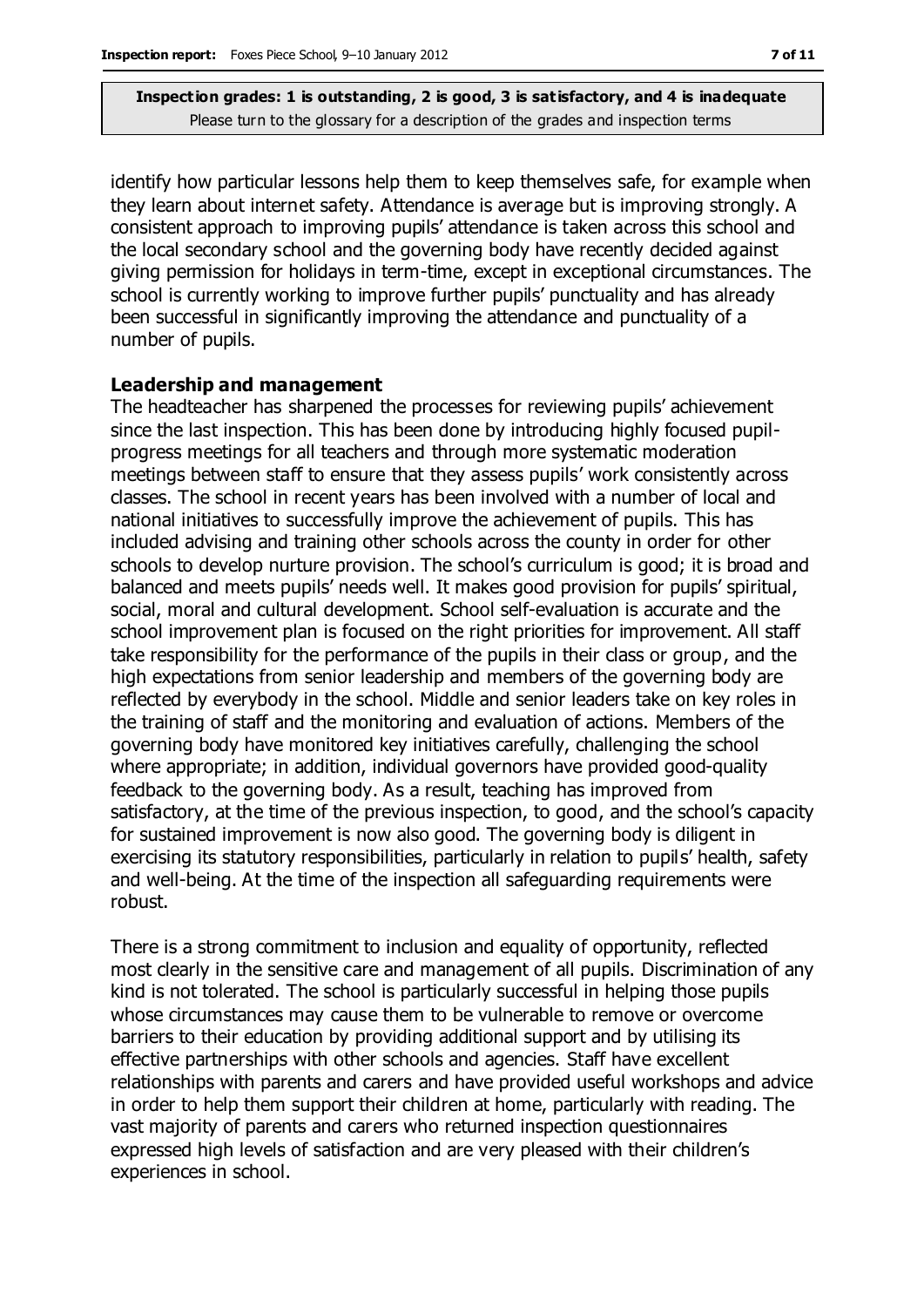# **Glossary**

### **What inspection judgements mean**

| Grade   | <b>Judgement</b> | <b>Description</b>                                            |
|---------|------------------|---------------------------------------------------------------|
| Grade 1 | Outstanding      | These features are highly effective. An outstanding           |
|         |                  | school provides exceptionally well for all its pupils' needs. |
| Grade 2 | Good             | These are very positive features of a school. A school        |
|         |                  | that is good is serving its pupils well.                      |
| Grade 3 | Satisfactory     | These features are of reasonable quality. A satisfactory      |
|         |                  | school is providing adequately for its pupils.                |
| Grade 4 | Inadequate       | These features are not of an acceptable standard. An          |
|         |                  | inadequate school needs to make significant                   |
|         |                  | improvement in order to meet the needs of its pupils.         |
|         |                  | Ofsted inspectors will make further visits until it           |
|         |                  | improves.                                                     |

### **Overall effectiveness of schools**

|                         | Overall effectiveness judgement (percentage of schools) |      |                     |                   |
|-------------------------|---------------------------------------------------------|------|---------------------|-------------------|
| <b>Type of school</b>   | <b>Outstanding</b>                                      | Good | <b>Satisfactory</b> | <b>Inadequate</b> |
| Nursery schools         | 46                                                      | 46   |                     |                   |
| Primary schools         |                                                         | 47   | 40                  |                   |
| Secondary<br>schools    | 14                                                      | 38   | 40                  |                   |
| Special schools         | 28                                                      | 48   | 20                  |                   |
| Pupil referral<br>units | 15                                                      | 50   | 29                  |                   |
| All schools             |                                                         | 46   | 38                  |                   |

New school inspection arrangements have been introduced from 1 January 2012. This means that inspectors make judgements that were not made previously.

The data in the table above are for the period 1 September 2010 to 31 August 2011 and represent judgements that were made under the school inspection arrangements that were introduced on 1 September 2009. These data are consistent with the latest published official statistics about maintained school inspection outcomes (see www.ofsted.gov.uk).

The sample of schools inspected during 2010/11 was not representative of all schools nationally, as weaker schools are inspected more frequently than good or outstanding schools.

Primary schools include primary academy converters. Secondary schools include secondary academy converters, sponsor-led academies and city technology colleges. Special schools include special academy converters and non-maintained special schools.

Percentages are rounded and do not always add exactly to 100.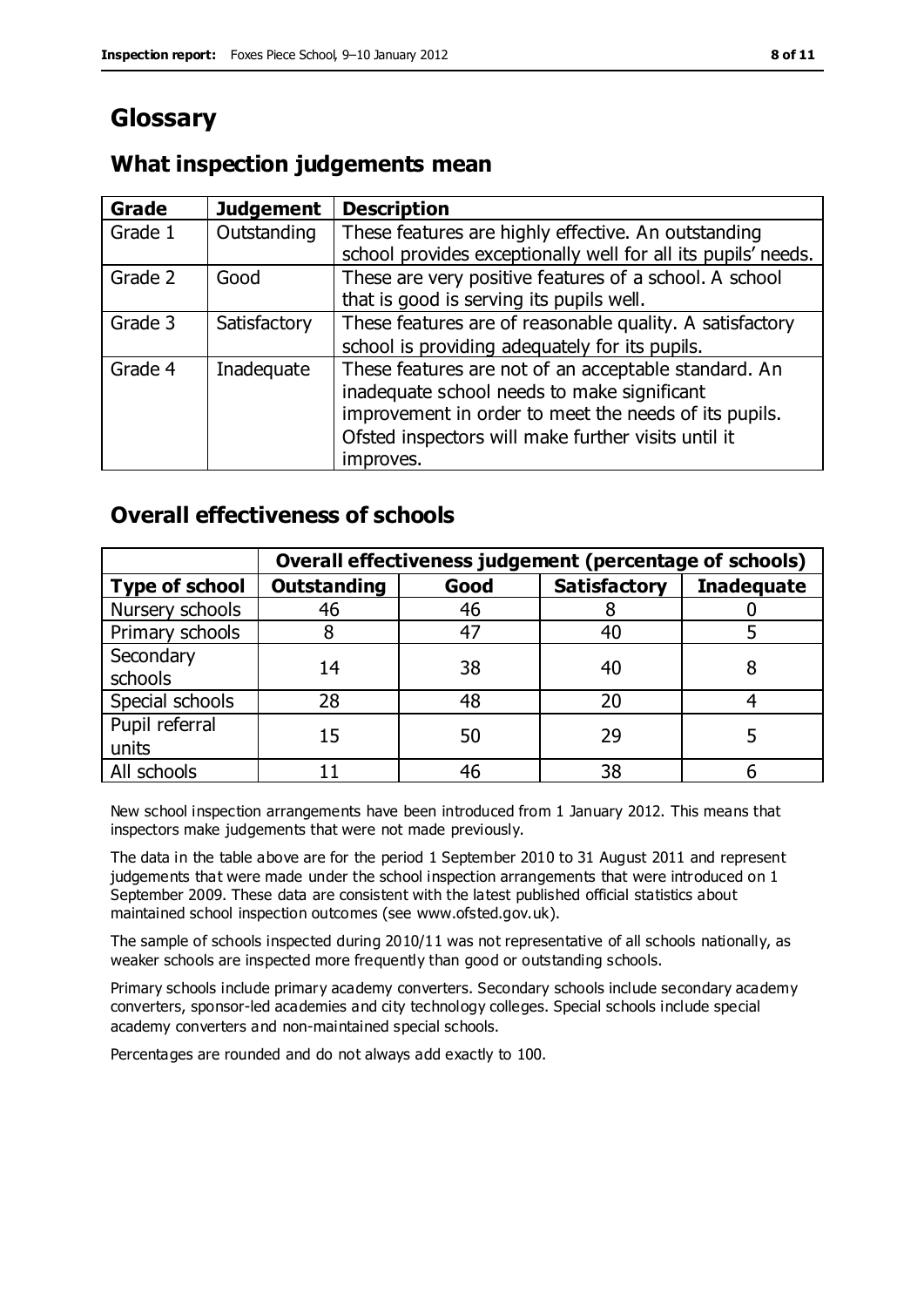# **Common terminology used by inspectors**

| Achievement:                  | the progress and success of a pupil in their<br>learning and development taking account of their<br>attainment.                                                                                                        |
|-------------------------------|------------------------------------------------------------------------------------------------------------------------------------------------------------------------------------------------------------------------|
| Attainment:                   | the standard of the pupils' work shown by test and<br>examination results and in lessons.                                                                                                                              |
| Attendance                    | the regular attendance of pupils at school and in<br>lessons, taking into account the school's efforts to<br>encourage good attendance.                                                                                |
| Behaviour                     | how well pupils behave in lessons, with emphasis<br>on their attitude to learning. Pupils' punctuality to<br>lessons and their conduct around the school.                                                              |
| Capacity to improve:          | the proven ability of the school to continue<br>improving based on its self-evaluation and what<br>the school has accomplished so far and on the<br>quality of its systems to maintain improvement.                    |
| Leadership and management:    | the contribution of all the staff with responsibilities,<br>not just the governors and headteacher, to<br>identifying priorities, directing and motivating staff<br>and running the school.                            |
| Learning:                     | how well pupils acquire knowledge, develop their<br>understanding, learn and practise skills and are<br>developing their competence as learners.                                                                       |
| <b>Overall effectiveness:</b> | inspectors form a judgement on a school's overall<br>effectiveness based on the findings from their<br>inspection of the school.                                                                                       |
| Progress:                     | the rate at which pupils are learning in lessons and<br>over longer periods of time. It is often measured<br>by comparing the pupils' attainment at the end of a<br>key stage with their attainment when they started. |
| Safety                        | how safe pupils are in school, including in lessons,<br>and their understanding of risks. Pupils' freedom<br>from bullying and harassment. How well the school<br>promotes safety, for example e-learning.             |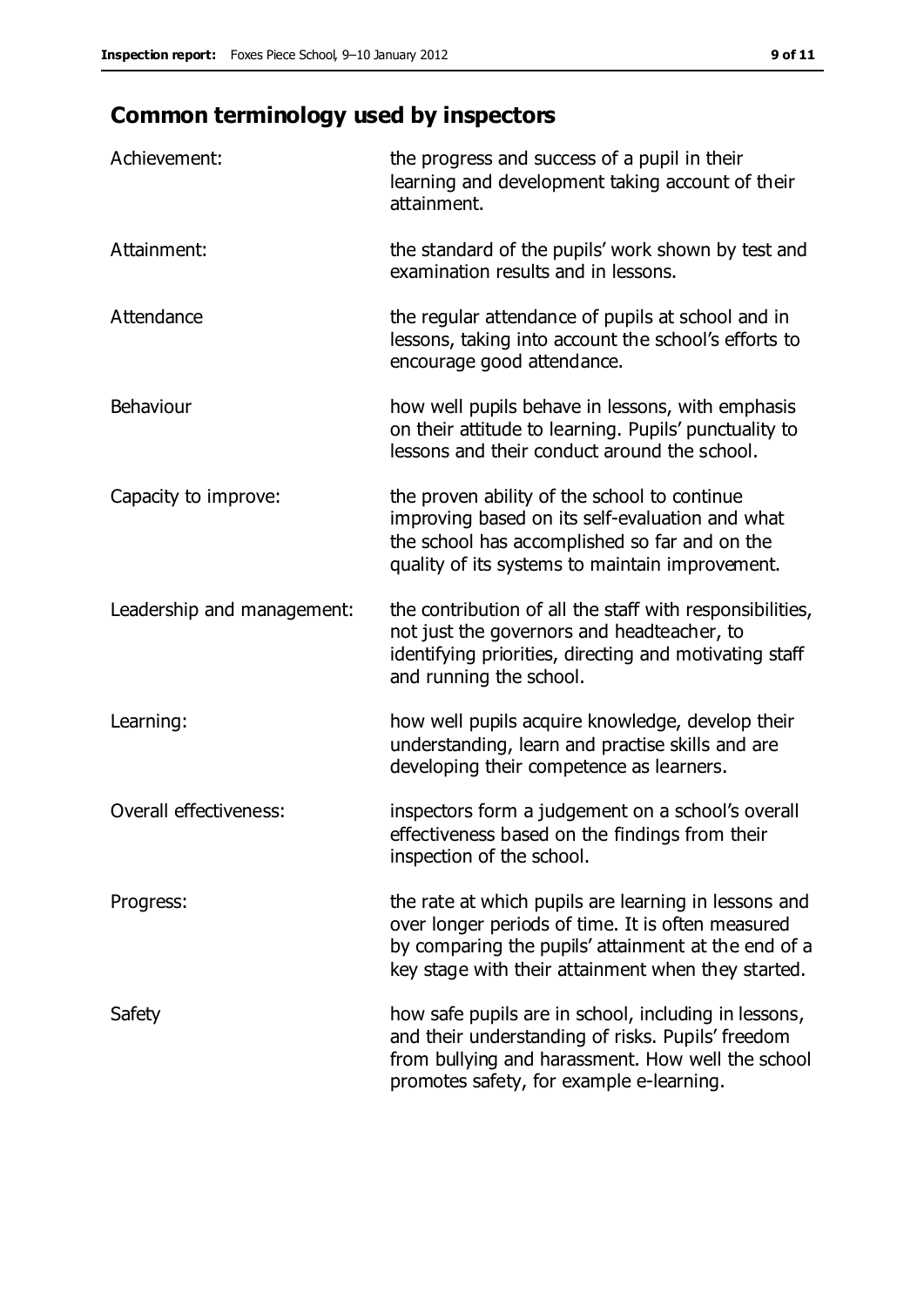#### **This letter is provided for the school, parents and carers to share with their children. It describes Ofsted's main findings from the inspection of their school.**



11 January 2012

Dear Pupils

#### **Inspection of Foxes Piece School, Marlow SL7 1JW**

Thank you for making me very welcome and answering my questions when I visited you recently. You told me that you feel safe in school and that the staff listen to you if you have a problem. I was impressed with your good behaviour and by how kind and friendly you are to each other. You have a good understanding of what is right and wrong, and the effect that your actions have on others.

The youngest children in the school get off to a good start in Reception, where they make good progress. This is maintained throughout the school, resulting in your good achievement overall, with the oldest pupils attaining average standards in reading, writing and mathematics by the time they leave the school. I judged that Foxes Piece is a good school. You are making more and more progress each year because the teaching is improving and because staff give extra support and lessons to any of you who need extra help. Your teachers are particularly good at making lessons interesting and enjoyable, for example, by planning activities when you make things or use your imagination.

To improve your school further, I have asked your teachers to help you to do even better in mathematics by increasing the pace of lessons when they are explaining new concepts or ideas to you, and giving you more time to practise the things you learn. I have also asked them to use some of the successful techniques from their English lessons, for example when they use the success criteria and display the work in progress on the working walls, in their mathematics lessons.

Your senior teachers keep careful records about how well you are all doing. I have asked them to improve the techniques they use, as now that the school is getting larger, better methods can be used.

You can help, too, by trying especially hard in mathematics.

Yours sincerely

Angela Kirk Lead inspector